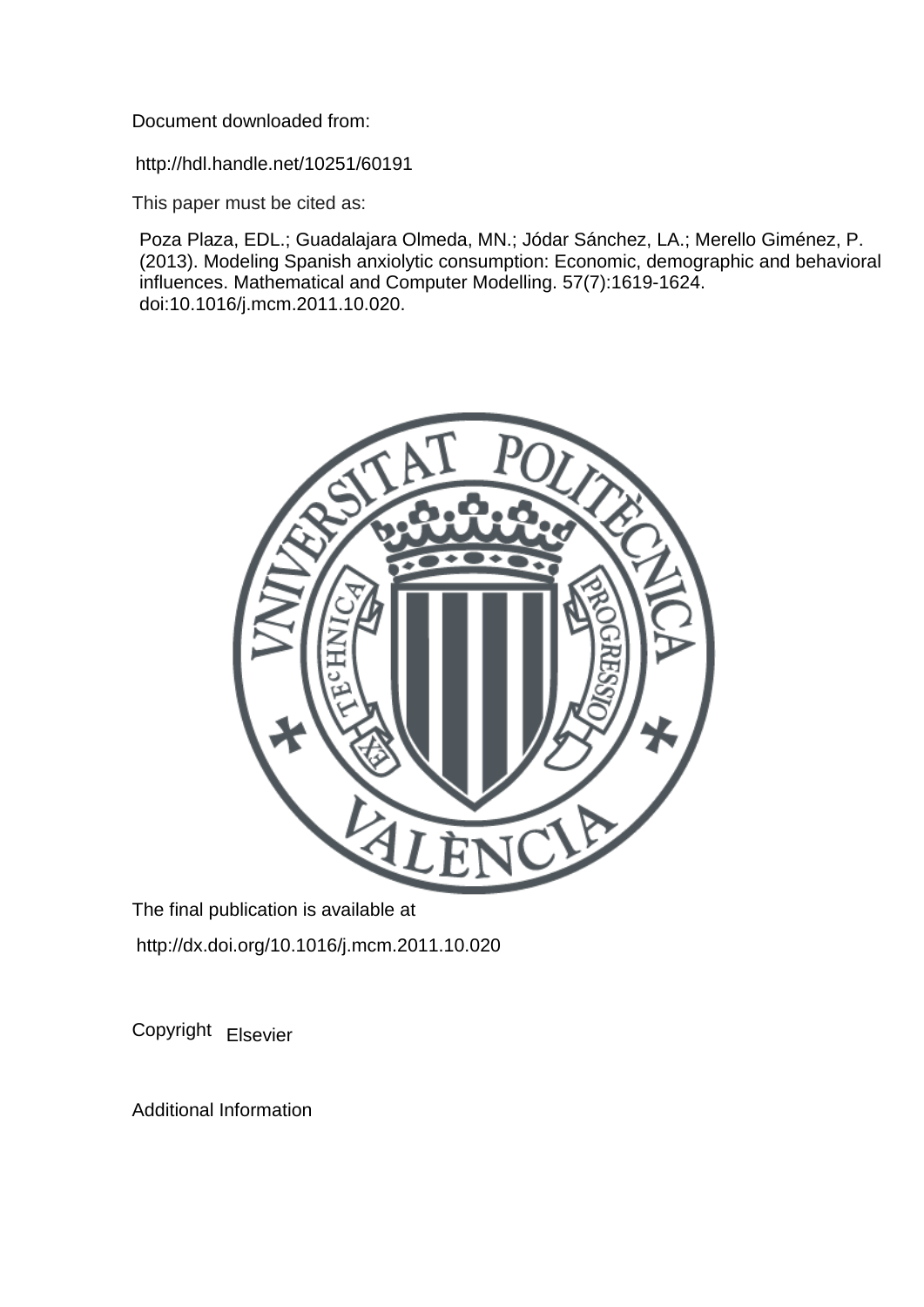# Modelling Spanish anxiolytic consumption: economic, demographic and behavioral influences.

E. de la Poza<sup>a</sup>, N. Guadalajara<sup>b</sup>, L. Jódar<sup>c</sup>, P. Merello<sup>d</sup>

 $^{a}$ elpopla@esp.upv.es,  $^{b}$ nguadala@omp.upv.es,  $^{c}$ ljodar@mat.upv.es,  $^d$ pameregi@hotmail.com

 $a,b$ Departamento de Economía y Ciencias Sociales,  $c,d$ Instituto Universitario de Matemática Multidisciplinar, Universitat Politècnica de València

## Abstract

Anxiolytics (AX) are the psychotropic drugs prescribed for the treatment of anxiety and insomnia for 2-4 weeks. For longer periods of consumption (>1 month) may lead to the development of tolerance or addiction. Its prescription was 16% of the total pharmaceutical expenditure in Spain in 2007. This paper deals with the development of a mathematical model describing the dynamic of the addiction to AX for the case study of the Spanish region of Castellon. The reasons believed to cause the development of addicts to AX are: the economic situation, the marriage termination and the social contact. The simulations performed to forecast the addicts rate for the period 2010-2014 showed an increase from 6% in 2010 to 14% in 2014 with a fluctuation about 2% between the possible economic scenarios. Finally, the analysis of sensitivity of the rate of addicts to the fluctuation of the social contact parameters was performed, letting us estimate its impact on the pharmaceutical expenditure.

# 1 Introduction

Of all psychotropic drugs (antidepressants, antipsychotics, anxiolytics (AX) and analgesics opioid group), the most prescribed medications are AX belonging to the group of benzodiazepines [1] N05B, code defined as the classification system Anatomical Therapeutic Chemical (ATC). The main causes of

Email address: elpopla@esp.upv.es (E. de la Poza<sup>a</sup>).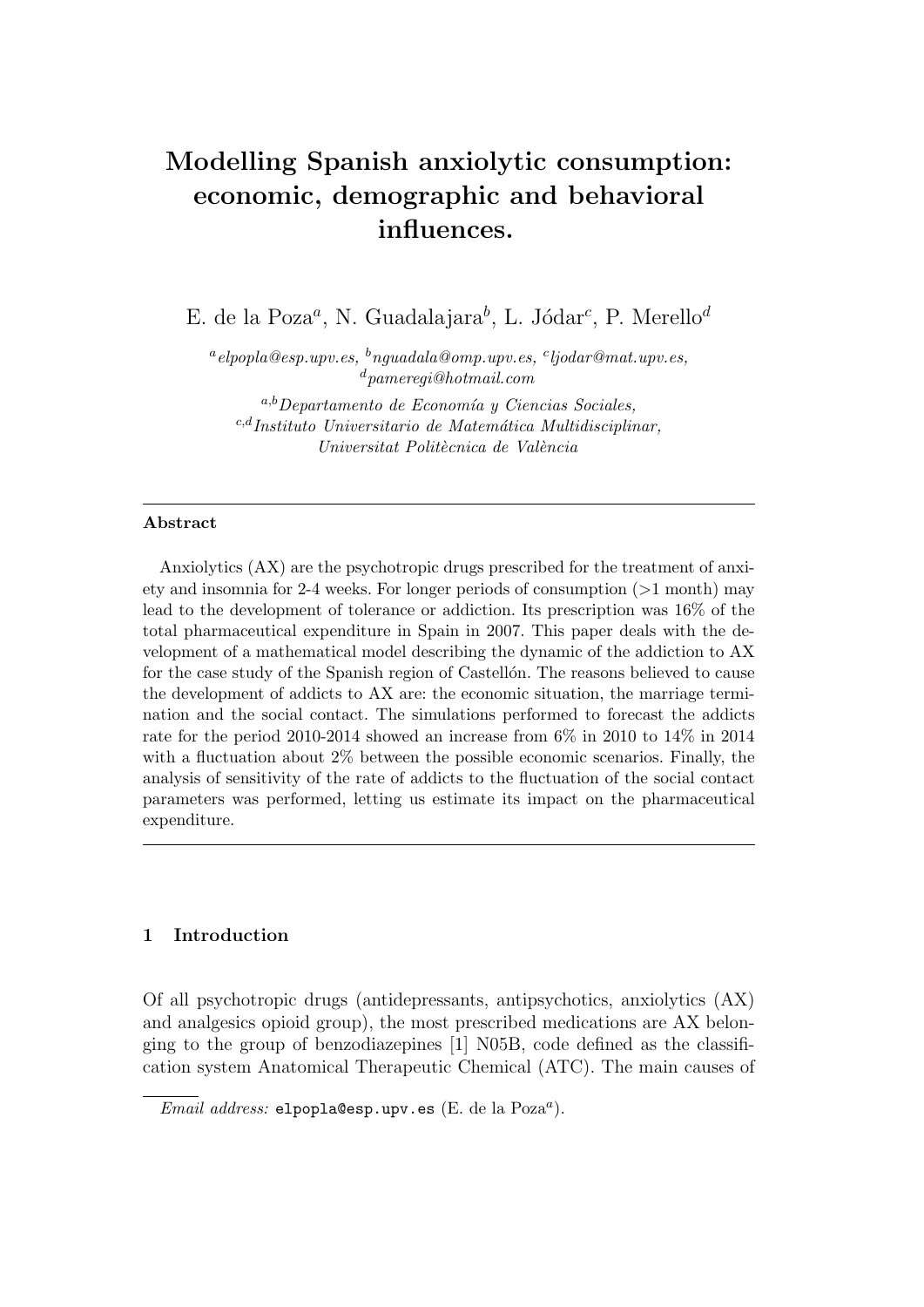the prescription of AX by the general practitioners (GP) of Primary Health Care Centers (PHCC) are the presence of anxiety and/or insomnia [2], [3]. The causes of the emergence of these diseases may be the presence of chronic diseases [4], or social, economic and demographic variables [1].

In Spain, the consumption of AX has increased significantly since the 90's. In fact, in 2007, it represented the 16% of the total pharmaceutical expenditure. In 2009, 15.5% of Spanish population consumed AX in a regular bases. The public expenditure of it summed up over 200 million Euros.

These drugs are only suitable for short-term treatment (between 15-30 Defined Daily Doses (DDD) $≈1$  month). However, several studies show that GP often prescribe treatments for longer, which increases the risk of patients developing tolerance and physical or psychological addiction [5]. The consequences of developing drug dependence may lead to brain damage resulting in poor concentration, reduced ability to react, memory loss, and accidents. It should seek alternative therapies to psychopharmacology, to reduce not only the economic cost, but also the social cost [6].

Also several studies have been developed in analyzing the ability of patients who have taken sedatives for over a year to reduce and eliminate their consumption  $[7]$ ,  $[8]$ .

Recent studies show how the consumption of AX increases with the age of the patients consumption is more common in female than in men [9], in singles, divorced or widowed than married [10] and in situation of unemployment [11], in general people who show lower levels of well-being. Also, the social contact could play an important role in all levels of consumption of AX, as occurs with other addictive behavior (nicotine, shopping, food) [12], [13]. Previous studies [12], [13] develop discrete mathematical models considering that social contact may spread from one person to another by the interaction of individuals [14].

The aim of this paper is to develop a mathematical model to predict addictive behaviours to AX by social contact. For this purpose, the population of the study is grouped into three levels according to their level of AX consumption: incidental user, regular user and long-term user (those who have developed addiction). This will lead us to estimate the social effects, the pharmaceutical expenditure, and possible public health recommendations. The paper is organized as follows. The first section is an introduction; second develops the mathematical model and presents the hypotheses and sources of information considered; the third section shows the results obtained from different economical scenarios simulated. Finally, the main conclusions are showed.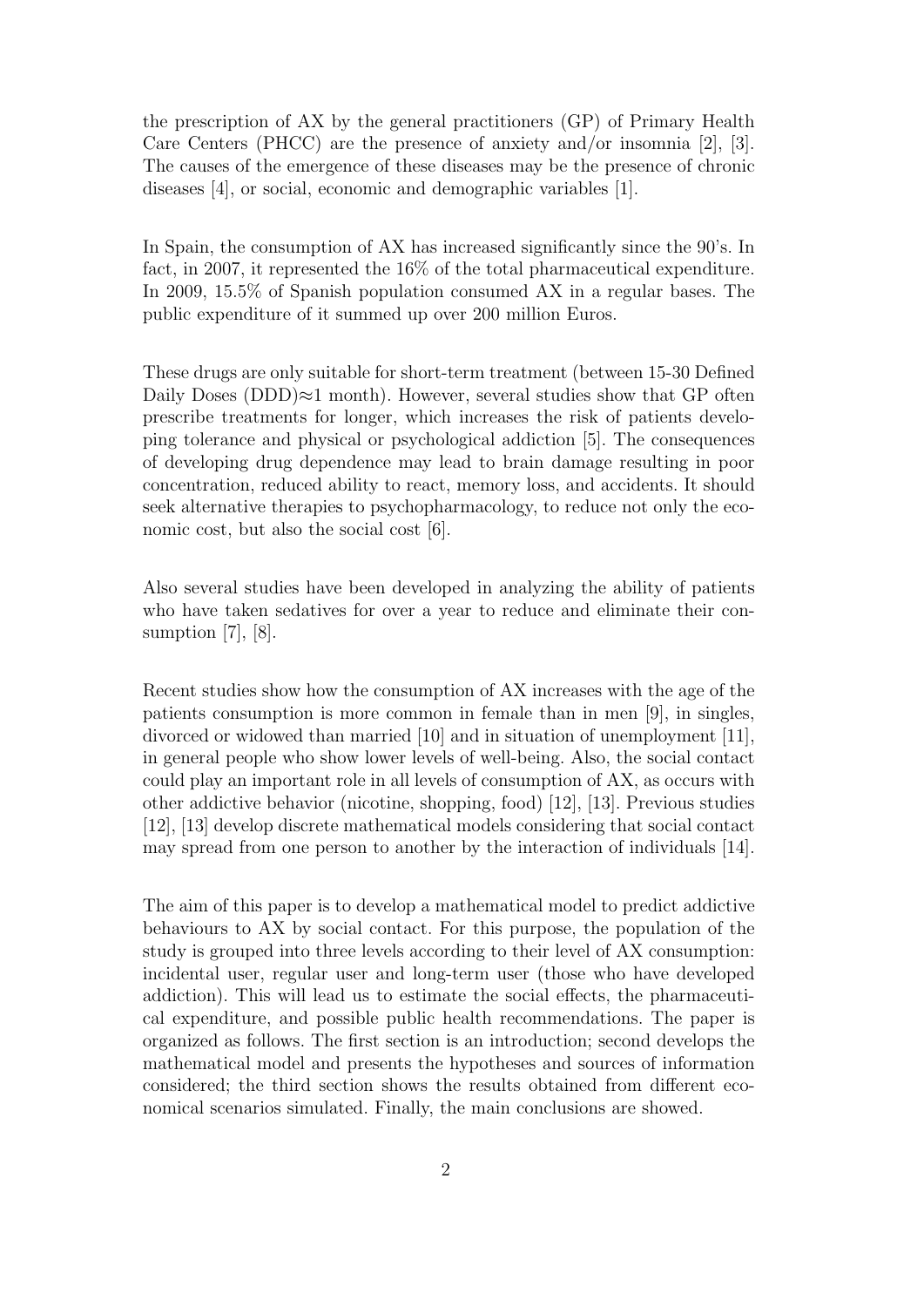## 2 Method

#### 2.1 Information sources

The study population in this work is made up of subjects who were registered as inhabitants in the Census of the province of Castellon in the Autonomous Community of Valencia (Spain) and also were registered in the Populationbased Information System (SIP) in the province of Castellon in 2009 and 2010. The region of study was selected because of the implementation of the electronic prescription system (RELE system) at the end of 2008. Let us note that each inhabitant is provided a SIP number to be identified within the National Health System.

Information about the prescription of AX at PHCC in the province of Castellon in 2009 and 2010 was provided by the DGF (the Regional Valencian Government's General Pharmacy Management). Data was already codified according to the Organic Law 15/1999 on the Protection of Personal Data.

The two databases analyzed (one from 2009, the other from 2010) consisted of 597,844 rows and 591,804 rows respectively and 5 columns embracing the code of each person, their gender, age, number and cost of DDD of AX prescribed.

#### 2.2 Mathematical model and hypotheses

To build the mathematical model, the population is divided into three subpopulations according to the AX (number of DDD) prescribed by year [9]: A: long-term users (more than 180DDD) $\approx$ more than 6 months); R: regular users (31-180DDD≈2-6 months); I: incidental users (1-30 DDD)≈1 month). The subpopulation of incidental consumers  $(I)$  includes all people that have never consumed for the period considered or they have done just occasionally.

The total population  $(P)$  at any time n is expressed as follows:

$$
P_n = I_n + R_n + A_n.
$$

The dynamic of the population can be described by the following system of difference equations  $(n, \text{ time in years})$ :

$$
I_{n+1} - I_n = \beta (I_n + R_n + A_n) - d_1 I_n - \alpha I_n + \gamma_1 R_n + \gamma_2 A_n - \mu_1 I_n A_n - \psi I_n,
$$
  
\n
$$
R_{n+1} - R_n = -d_2 R_n + \alpha I_n - \alpha R_n - \gamma_1 R_n + \gamma_1 A_n + \mu_1 I_n A_n - \mu_2 R_n A_n + \psi I_n - \psi R_n,
$$
  
\n
$$
A_{n+1} - A_n = -d_3 A_n + \alpha R_n - \gamma_1 A_n - \gamma_2 A_n + \mu_2 R_n A_n + \psi R_n.
$$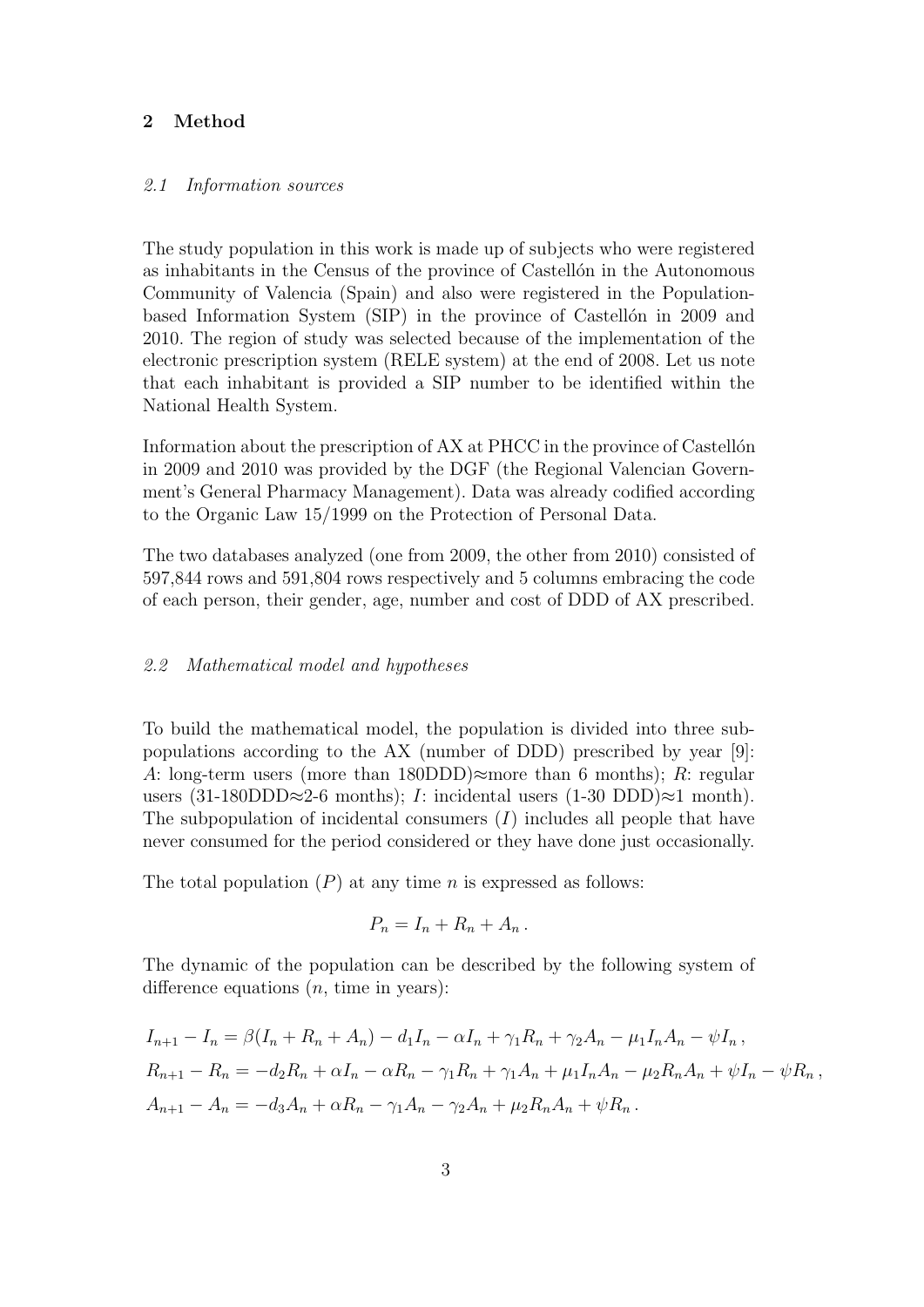The model was built following the assumptions of previous studies of social contagious [12], [13]. The values of all parameters were estimated from different sources of information and hypothesis with the exception of the transit rates  $(\mu_1, \mu_2)$  that were adjusted by the model.

The parameters of the model are:

- $-$  β, birth rate of the population, where  $\beta = 0.00107$  of Castellon for 2009 [16], according to INE (Spanish Institute of Statistics). We consider the birth rate forecasted by INE for the period [2011,2014].
- $d_i$ , mortality rate by categories of AX consumption (i=1,2,3). We used INE information about the mortality rates by age intervals. We adjusted the mortality rate of each category of AX to their age proportion. Let us be  $d_1 = 0.024038, d_2 = 0.0355799, d_3 = 0.0276696.$  [16].
- $-\gamma_1$ , rate of recovery of addictive consumers to regular consumers or transit of regular consumers to incidental consumer through a therapy of discontinuation of AX. We estimated this parameter following studies [7], [8], [17] related to the discontinuation of AX prescription through interventions (letter, therapy, etc) as  $\gamma_1 = 0.015$ . The recovery process is determined by the primary action of the GP who has to diagnose the patient's addiction defining a therapy and secondly the patient who has to admit his illness.
- $-\gamma_2$ , rate of recovery of addictive consumers that become incidental consumers after therapy (change of medication) with other substances. We assumed that addicts aged less than 50 years old could become incidental consumers if other medication substance different from AX replaces their AX prescription. The parameter is estimated as follows: we know from our database that the proportion of addicts aged less than 50 years old over the total number of addicts (26.66%), while we assume that the proportion of addicts younger than 50 years old whose medication changes (3%). Due to the average rate of success of the new medication (55%) [18], this way,  $\gamma_2 = 0.2666 \times 0.03 \times 0.55 = 0.0043989.$
- $\alpha$ , rate of unemployed people that consume AX. Where  $\alpha = 0.0273$  in 2010. This rate is considered independently of the level of consumption. We assume that the  $20\%$  of unemployed people in Castellón  $(23.96\%$  (forth trimester 2010)) older than 35 years old  $(57\%$  population of Castellón) [16]) increases the consumption of AX, becoming a regular or long-term consumer.  $(\alpha = 0.2 \times 0.2396 \times 0.57)$ .
- $-\psi$ , rate of marriage termination (divorce, separation, annulment). As a result they develop stress and mental disorders becoming regular users and addictive users over time [15]. It was considered constant for all categories of consumption.  $\psi = 0.000355$ . We estimated as follows: we assume that the  $15\%$  of the total employed people of Castellón in 2009 (76.04% of population), who terminated their marriage (3.1175%; average rate in the Valencian Community for the period 2006-2009 [16]) transit to a higher level of AX consumption [15]. This way,  $\psi = 0.7604 \times 0.15 \times 0.031175 = 0.000355$ .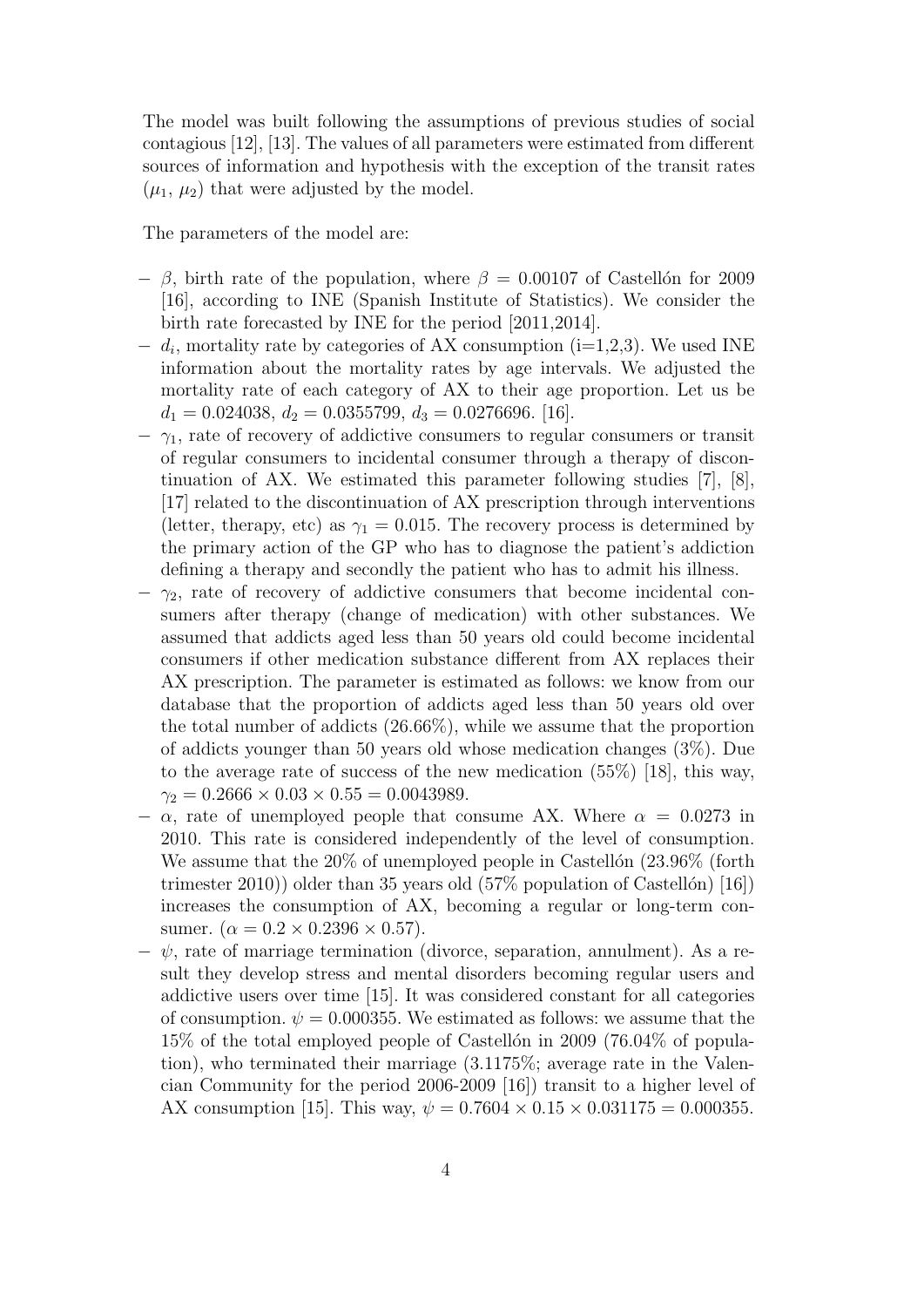- $\mu_1$ , transit rate of incidental consumers to regular consumers due to "social" contact" (incidental user regular user).
- $-\mu_2$ , transit rate of regular users to long-term consumers due to "social" contact".(regular user addicts). We consider the social contact influence is higher in regular consumers than in incidental ones,  $\mu_1 < \mu_2$ . It is assumed that no consumer transits from incidental to addict consumer.

Once the parameters were estimated, and the social contact parameters  $\mu_1$  and  $\mu_2$  are adjusted by the model using the data from the databases, as in [12], [13], we forecast the consumption of AX assuming different economic scenarios for next four years (2011-2014), considering this period of time appropriate due to the available sources of information of the parameters trying to minimize the error of the estimations.

#### 2.3 Economic scenarios

Different simulations are developed considering that the value of  $\alpha$  evolves during the next four years assuming different economic scenarios [19].

- Scenario L: the economic crisis will remain for at least 5 years (long-term recovery)
- Scenario V: the economic recovery will happen in one year and half (shortterm recovery)
- Scenario  $\sqrt{\cdot}$  at first there will be a little relapse, the second year the economic situation will suffer a recovery and then will remain constant.
- International Monetary Fund (IMF) Scenario [20]: a strong recovery for the first year, and then a constant recovery (unemployment rate decreases a 1% per year) for next 4 years.
- Optimistic Scenario: the unemployment rate decreases over time.

With the aim of analyzing exclusively the social contact effect, we simulate different values for  $\mu_1$ ,  $\mu_2$  between the interval  $[1/2\mu, 3/2\mu]$ , while the rest of parameters remain constant.

#### 3 Results

The first row of table 1 shows the composition of the population by categories of AX consumers for 2010. The 88% of total population were incidental consumers in 2010, while the long-term consumers resulted to be slightly higher  $(6.22\%)$  than the regular consumer category  $(5.42\%)$ . The average pharmaceutical expenditure of each patients' category was: 1 Euros for the case of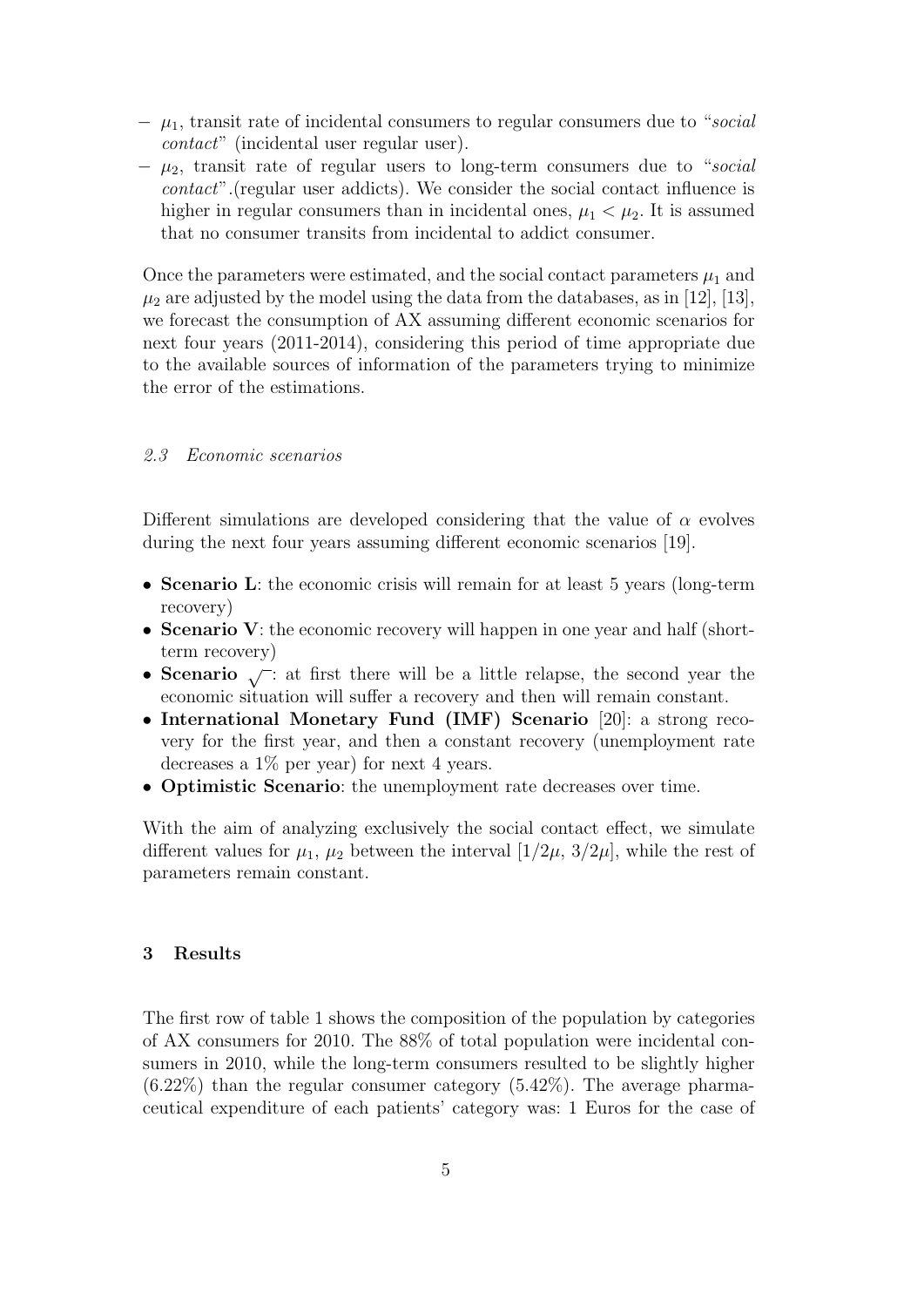incidental consumers, 100 Euros for the regular consumer category and 643.66 Euros a long-term consumer in 2010.

The value of the parameters  $\mu_1$  and  $\mu_2$  were obtained:  $\mu_1 = 6.598 \times 10^{-21}$ and  $\mu_2 = 6.365 \times 10^{-6}$ . The results obtained show how the rate of transit of incidental to regular consumers due to their "social contact" is almost null.

The prediction shows an increase of the number of long-term consumers of AX for all economic scenarios, (table 1). In fact, the mathematical model forecasts about  $13-14\%$  of the total population of Castellón will be addicted to the consumption of AX in 2014, while this subpopulation was about 6.22% in 2010. The results between economic scenarios fluctuate about 2% in 2014. Figure 1 shows the differences between economic scenarios for long-term consumers.

| Year | Subpopulation    | L       | $\bf V$ |         | <b>IMF</b> | Optimistic |
|------|------------------|---------|---------|---------|------------|------------|
| 2010 | $\overline{I}$   | 522,857 | 522,857 | 522,857 | 522,857    | 522,857    |
|      | $\boldsymbol{R}$ | 32,112  | 32,112  | 32,112  | 32,112     | 32,112     |
|      | $\boldsymbol{A}$ | 36,835  | 36,835  | 36,835  | 36,835     | 36,835     |
| 2011 | $\boldsymbol{I}$ | 502,233 | 502,827 | 502,827 | 506,091    | 505,735    |
|      | $\boldsymbol{R}$ | 38,172  | 37,614  | 37,614  | 34,550     | 34,884     |
|      | $\boldsymbol{A}$ | 43,590  | 43,553  | 43,553  | 43,353     | 43,375     |
| 2012 | $\boldsymbol{I}$ | 482,753 | 484,448 | 485,019 | 490,773    | 491,127    |
|      | $\boldsymbol{R}$ | 40,167  | 38,779  | 38,251  | 33,883     | 33,448     |
|      | $\boldsymbol{A}$ | 53,269  | 52,969  | 52,926  | 51,576     | 51,654     |
| 2013 | $\boldsymbol{I}$ | 464,292 | 468,074 | 469,159 | 476,681    | 478,184    |
|      | $\boldsymbol{R}$ | 38,537  | 35,827  | 35,034  | 30,904     | 29,543     |
|      | $\boldsymbol{A}$ | 65,581  | 64,533  | 64,247  | 60,946     | 60,805     |
| 2014 | $\boldsymbol{I}$ | 446,741 | 453,462 | 453,950 | 463,522    | 466,731    |
|      | $\boldsymbol{R}$ | 34,204  | 30,235  | 30,404  | 26,725     | 24,358     |
|      | $\boldsymbol{A}$ | 79,733  | 77,039  | 76,398  | 70,653     | 69,827     |

Table 1

Forecast of consumers of AX by subpopulation and economic scenario.

Then, we estimated the public healthcare expenditure derived from the prescription of AX for next four years and different economic scenarios considering the average expenditure for each category is constant for each year and equivalent to the 2010 cost. This implies we assume there is not inflation effect and also there are not healthcare policies to reduce the Pharmacological Budget (i.e. Generics use, co-payment, etc). Figure 2 shows the increasing trend of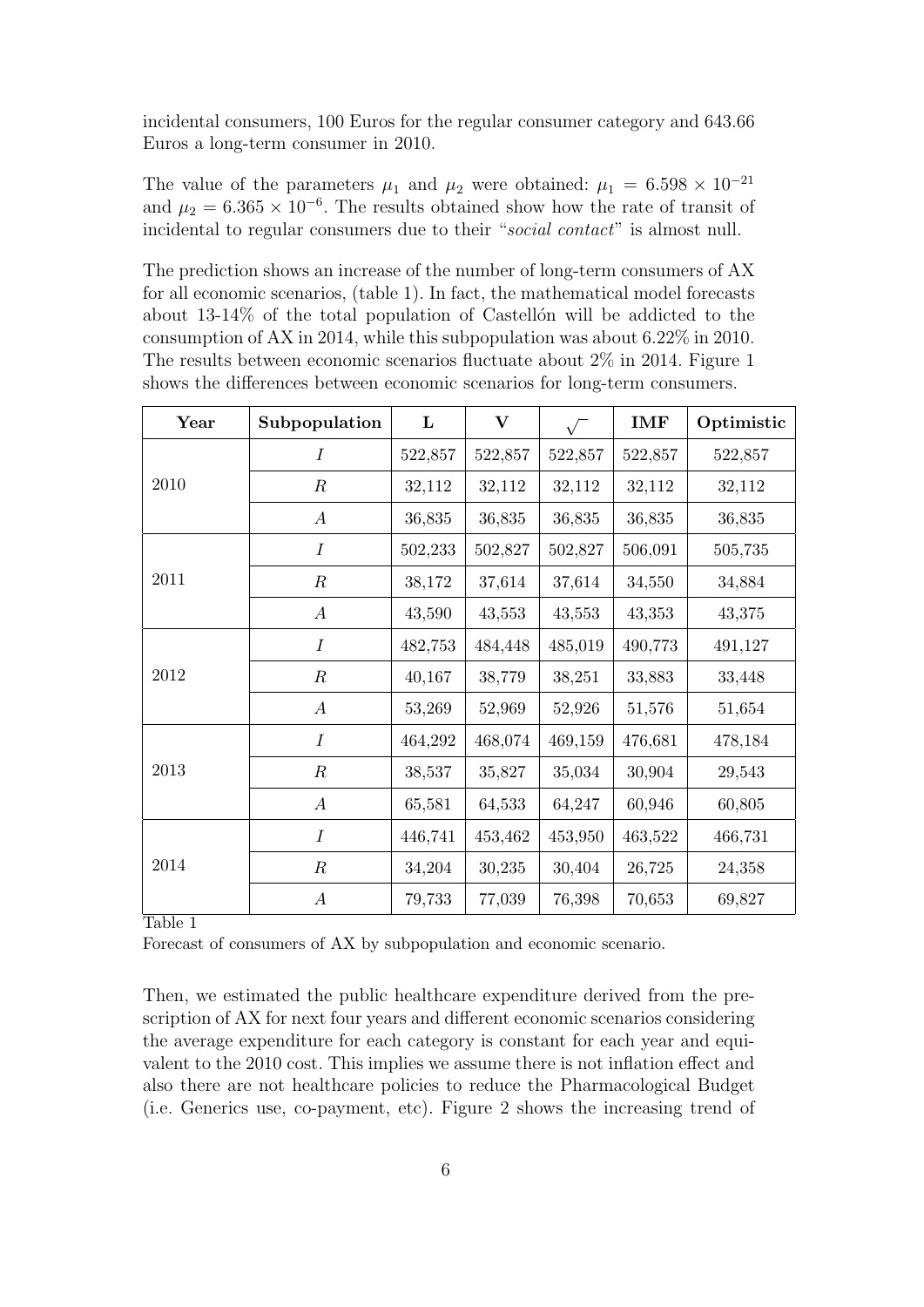

Fig. 1. Development of the percentage of long-term consumers of AX by economic scenarios.



Fig. 2. Development of the Public AX expenditure for the period 2011-2014 in Castellón.

the AX expenditure which will over double in four years, since data shows an increase from about 23 million Euros to over 51 million Euros in 2014 in the worst possible scenario (Scenario L) or close to 45 million Euros in the best alternative (Optimistic Scenario).

Finally we analyze the sensitivity of the percentage of addicts to the fluctuation of the social contact parameters  $\mu_1$ ,  $\mu_2$  between the interval  $[1/2\mu$ ,  $3/2\mu$ . The simulations were made assuming all parameters are constant and the rate of unemployment was estimated as the average rate of unemployment of all possible economic scenarios considered for each year (Scenario L, V,  $\sqrt{\ }$ , IMF, Optimistic). Since there are two social contact parameters  $\mu_1$ ,  $\mu_2$  with different fitting values, we will simulate each parameter  $\mu_1$ ,  $\mu_2$  considering the other one remains constant.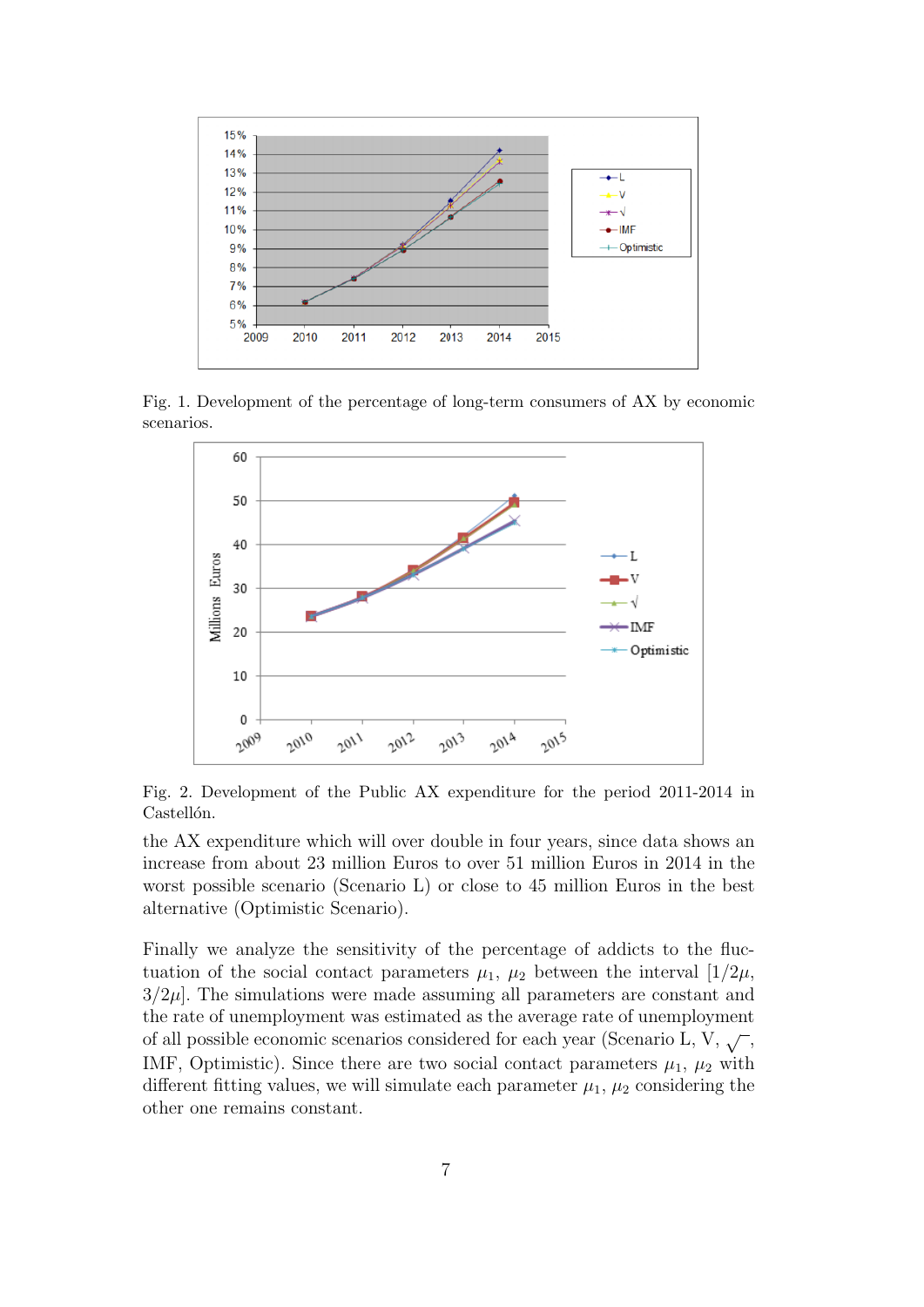

Fig. 3. Analysis of sensitivity of the number of addicts to the change of the parameter  $\mu_2$ .

The sensitivity of the percentage of addicts to the oscillation of  $\mu_1$ , was almost null, since the subpopulation of addicts practically remain constant for all possible economic situation. However, as figure 3 shows, a decrease or increase of the parameter  $\mu_2$  of 50%, produces an oscillation from 10% to almost 16% of the AX addicts rate, respectively, what would mean in economic terms a public expenditure over 57 million Euros  $(3/2\mu_2)$ , or 36 million Euros  $(\mu_2/2)$ .

# 4 Conclusions

The paper presents a prospective model to forecast the level of consumption of AX for the next four years  $(2011-2014)$  in the province of Castellon considering as main variables that can influence the AX consumption: the social contact, the economic situation, and the marital termination.

The mathematical model let us to predict the future number of regular and addicts to AX, and as a result the volume of DDD prescribed and their public expenditure.

Considering the demographic, economic and cultural similarities between provinces, this can be applied to any Spanish province or the whole country. For the particular case of Castellon, the percentage of consumers will double from 2010 to 2014. As consequence, the public expenditure of AX will increase for all possible economic scenarios, measured through the rate of unemployment.

The results obtained should be considered as a valuable source of information for Public Authorities in order to control and reduce the AX prescription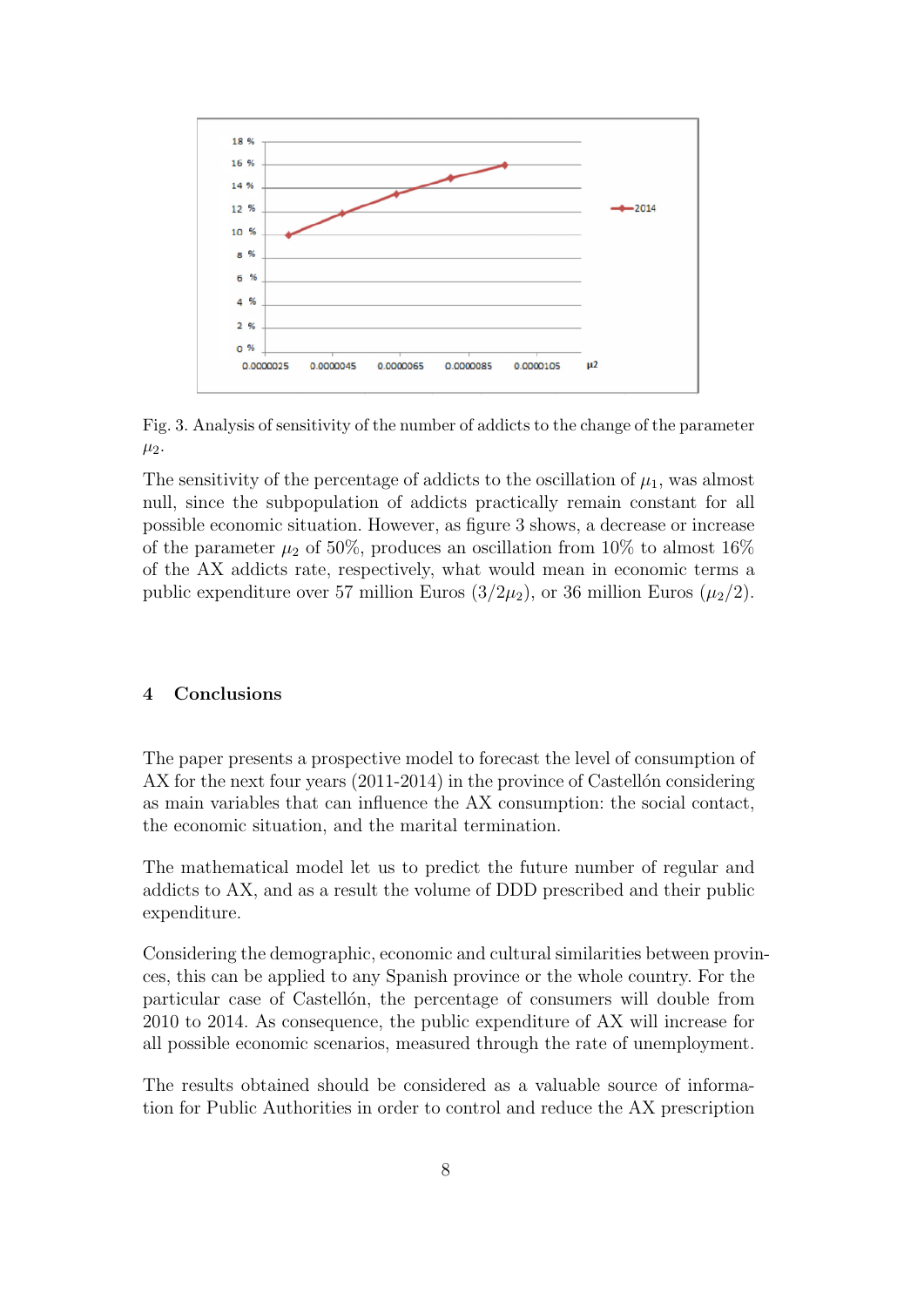by GP through different policies, mainly alternative therapies to the pharmacological ones since the results obtained show how the GPs' prescribing patterns are not in accordance with recommended dosage and duration of AX treatment.

On the other hand, the social contact plays an important role in the development of addiction of AX as already other studies [12], [13] show. We have observed an important oscillation of the percentage of addicts when the social contact rate  $(\mu_2)$  fluctuates. This fact shows the relevance of the Public Authorities to educate the population about the effects of the addiction to AX in order to prevent the population in risk (low self-esteem) to become addicts.

Finally, as limitations of our study we could name the non-consideration of the interaction between the variables of the model (i.e. effect of divorced people is considered as a static variable and not as a dynamic; the interaction between: mortality rate and divorce, unemployment rate and mortality, or unemployment and birth).

#### References

- [1] A. Bocquier, K. Bezzou, S. Nauleau, P. Verger, Dispensing of anxiolytics and hypnotics in southeastern France: demographic factors and determinants of geographic variations, Fundamental and Clinical Pharmacology 22 (2008) 323- 333.
- [2] C. Vedia, S.Bonet, C. Forcada, N.Parellada, Estudio de utilización de psicofármacos en atención primaria, Atención Primaria 36 (5) (2005) 239-247.
- [3] S. Kisely, M. Linden, C. Bellantuono, G. Simon, J. Jones. Why are patients prescribed psychotropic drugs by general practitioners? Results of an international study. Psychological Medicine, 30 (2000) 1217-1225.
- [4] N. Guadalajara, I. Barrachina, E. De la Poza, D. Vivas, M. Caballer. Modelling the consumption of anxiolytics and its addictive behaviour, Mathematical and Computer Modelling,(2011), 54 (7-8): 1626-1633.
- [5] R.Van Hulten, A.B. Bakker, A.C. Hubert, G. Leufkens. Determinants of change in the intention to use benzodiazepines. Pharm World Sci (2001); 23(2)70-75.
- [6] B.M. Verdel, P.C. Souverein, T.C.G. Egberts, T.P. van Staa, H.G.M. Leufkens, F. De Vries, Use of antidepressant drugs and risk of osteoporotic and nonosteoporotic fractures, Bone (2010), 47 (3): 604-609.
- [7] A. Veronese, M. Garatti, A. Cipriani, C. Barbui. Benzodiazepine use in the real world of psychiatric practice:low-dose, long-term drug taking and low rates of treatment discontinuation. Eur J Clin Pharmacol (2007) 63:867-873